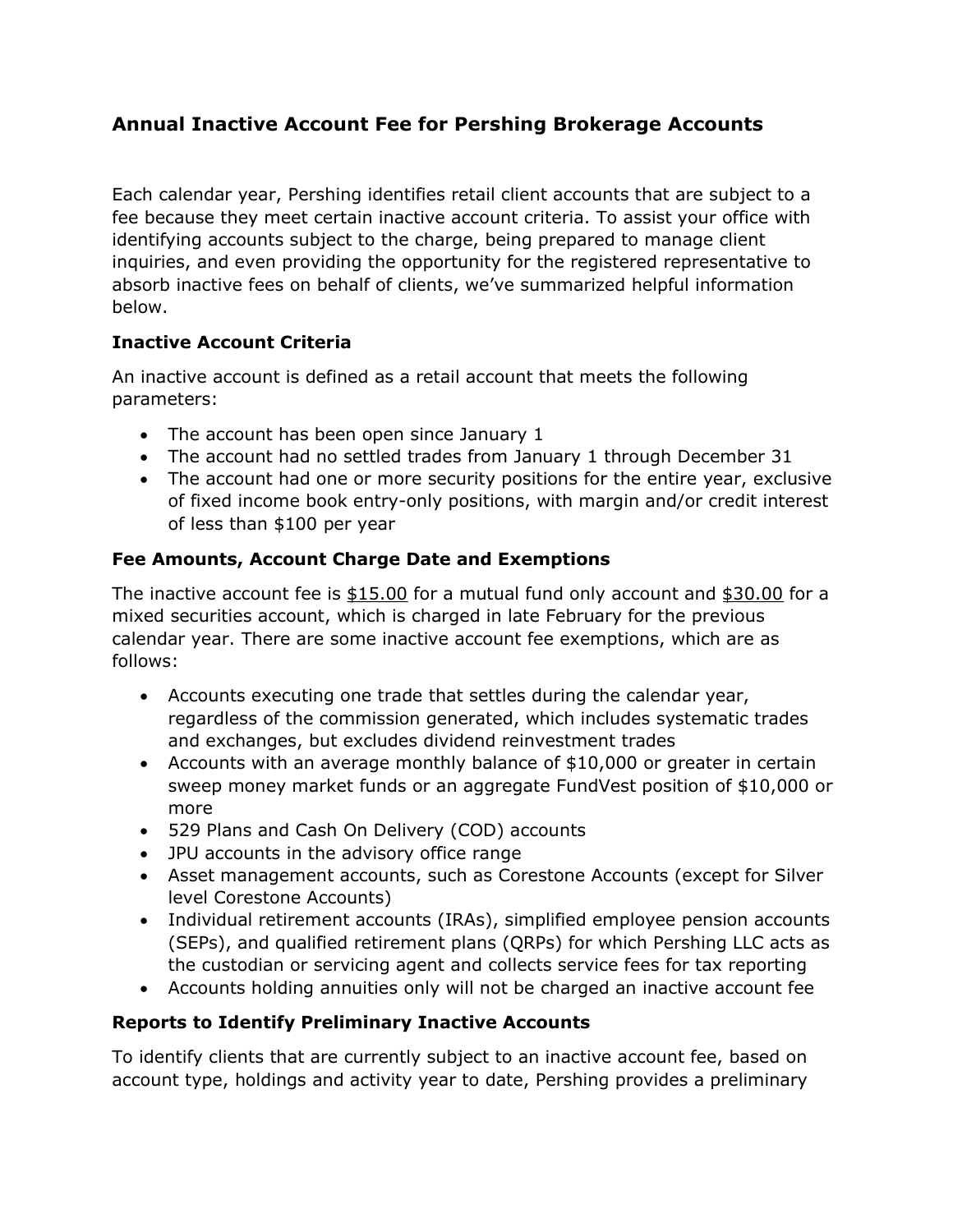inactive account report in NetX360, which is usually available the first week of each month. To access the report, follow the process below:

- 1. Log into NetX360
- 2. Under the Menu, click on Reports & Documents, then click on Report Center. The Report Center landing page displays.
- 3. Click on **All Reports**. The All Reports criteria page displays.
- 4. In the Keyword(s) field, type GLB820M3 and click Apply. The Preliminary Inactive Account Detail Report By OFF/IP displays.
- 5. Click on the report name hyperlink. The report detail criteria page displays. Some fields may be prepopulated.
- 6. Delete any criteria in the OFF field. This will allow all accounts to display, regardless of the account office range prefix.
- 7. Delete any criteria in the IP field. This will allow all accounts to display for all rep codes to which you are entitled.
- 8. Leave the **Report Date** field as-is. They will prepopulate with a date range that will include the most recent monthly reports.
- 9. Click Display. Results will display or a notification that there are no results to display will appear.
	- a. More than one monthly report may display, depending on the date range and the date that the Pershing report was generated.
	- b. Multiple reports for different rep codes and different office ranges may also display.
- 10. Click on the **View** link to view the report. The report displays the rep code, account number, short name and asset type of MF for mutual fund only or MX for mixed.
	- a. If you would like to view multiple reports in one document, select the checkboxes to the left and click View Selected as one at the bottom of the screen.

## What Next?

We understand you know your clients best, as well as their goals and objectives for the accounts they have with you. However, we also know that many clients like to avoid inactive fees, if possible, so we've put together some questions to ask yourself as you review the inactive account report.

Is a brokerage account still the best account type? Review the report and client accounts to determine if a brokerage account is still suitable for the client. In some instances, clients no longer have equity or fixed income positions and will denetwork accounts back to the product sponsor if they hold only mutual funds.

Will the client be placing trades prior to year-end? Some clients have securities that are maturing within the next month, and they will be wanting to trade the proceeds soon. Maybe a client mentioned wanting to possibly trade idle cash or rebalance their account, and maybe it is time for a client review meeting.